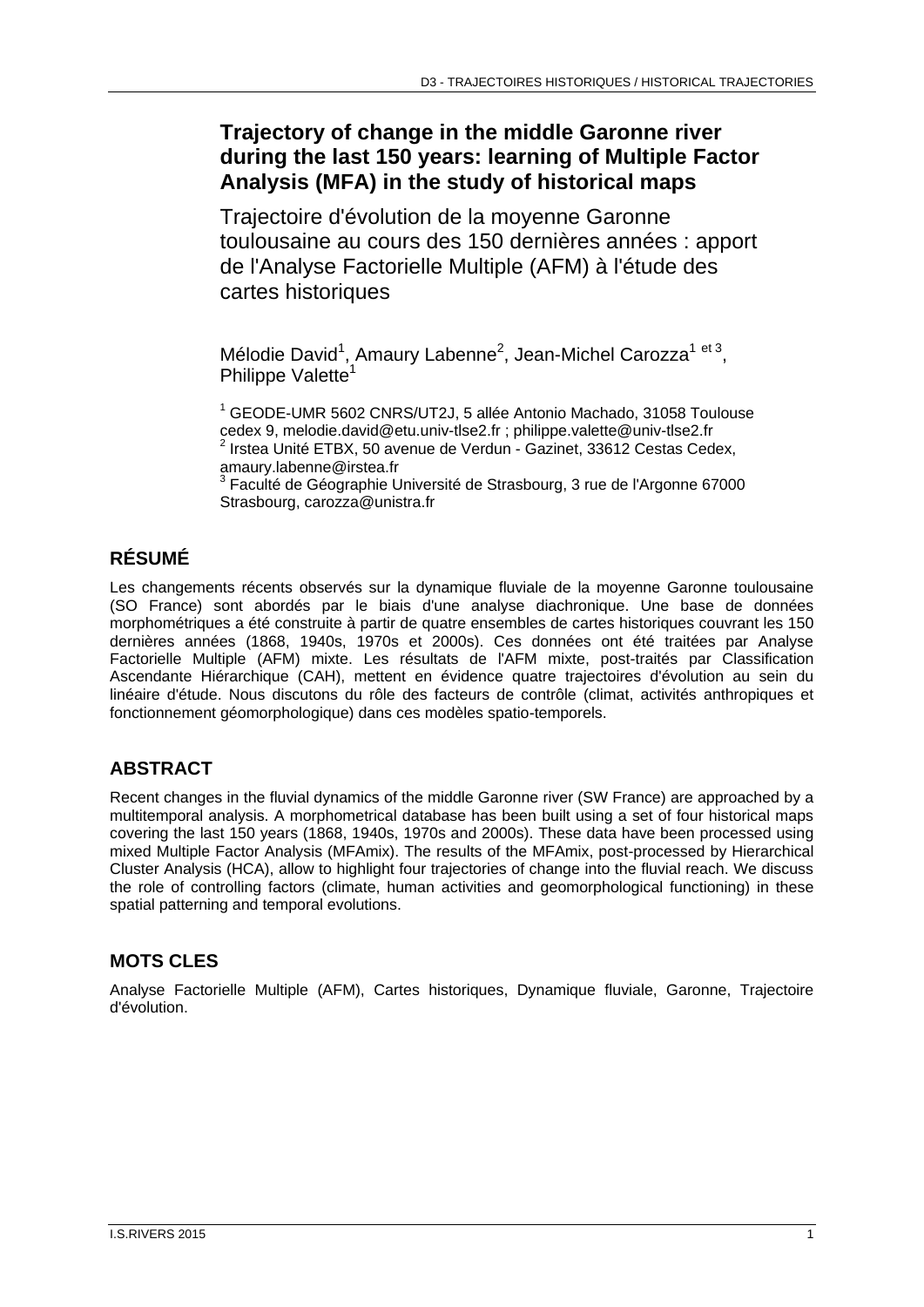#### **INTRODUCTION**

Downstream to Toulouse (SW France), the middle Garonne river experiments a decrease in river dynamics for several decades. This change results into three major phenomena : 1) a channel deepening ; 2) a decrease in the lateral riverbed mobility and 3) a loss of riparian environment diversity and extent. These phenomena have been highlighted by several studies, which has focused on the second half of the  $XX<sup>th</sup>$  century. The controlling factors identified are related to human disturbance : in channel gravel quarrying, sediment retention by hydroelectrical dams, riverbank dike and upper catchment reforestation. However, studies on the Garonne river dynamics before the middle of the XX<sup>th</sup> century are sparse. This limits our understanding of the observed changes and their causes. The aim of this study is to trace back the trajectory of change of the Garonne river downstream to Toulouse during the last 150 years, in order to put into perspective the observed changes and discuss their controlling factors. This kind of study often uses multivarite analyses, especially factor analyses, in order to process morphometrical data (Clement and Piegay, 2003). However, the mixed Multiple Factor Analysis (MFAmix) is rarely used in geosciences. MFAmix is a suitable method to process both quantitative and qualitative data organised by set / date and then to take into account temporal dimension. A lesser goalof this study is to assess the contribution of MFAmix in the establishment of the trajectory of change in the middle Garonne river downstream to Toulouse.

### **1 TOOLS AND METHODS**

#### **1.1 Study area**

The Garonne river is the  $4<sup>th</sup>$  french river in terms of flown length (522 km). The confluence of the Garonne and Dordogne rivers forms the largest European estuary. The middle Garonne river is the median reach of the stream, between the pyrenean mountain and tidal flows influence. This section is characterised by an enlarged floodplain and a high rate in historical channel mobility. Into the middle Garonne river, the reach downstream to Toulouse (63 km until the Tarn tributary) is particularly homogeneous in terms of hydro-geomorphological features.

#### **1.2 Quantitative analysis of historical maps**

The analysis of national and departmental archives has allowed to establish a corpus of historical maps of the middle reach of the Garonne river downstream to Toulouse between 1750 and 2000. Into this corpus, three sets of documents have sufficient quality and accuracy to allow a quantitative approach : the anonymous map of 1868 (1:10000) ; the maps drawn by IGN in 1940s (1:5000 – 1:25000) and the maps drawn by IGN in 1970s (1:25000). The reference map (scan25, 1:25000), drawn and georeferenced by IGN in 2000s, completes the set of maps in order to cover the period 1868-2000.

The selected documents have been georeferenced in a GIS environment (ArcGIS) and the river shapes have been digitalized (main channel, secondary channels, bars, vegetalized islands and active belt). The alluvial plaine has been divided into 63 one km length sub-reaches. Ten morphometrical indicators have been computed at each date (1868, 1940s, 1970s and 2000s), firstly at the reach scale and secondly at the sub-reaches scale. Four of these indicators are related to the channel morphology: sinuosity index (SI) ; channel width (CW) ; active belt width (ABW) and number of secondary channels (SC, thereafter converted in qualitative data). The other six parameters characterize islands and bars : vegetalized surface (VS) ; non vegetalized surface (NVS) ; surface (S) ; perimeter (P) ; circularity index of Gravelius (G) and near distance to the bank (ND).

The morphometric indicators computed at the reach scale have been first processed by univariate analysis in order to highlight the general trends. The entire dataset, (ie. 63 individuals and 40 variables organised by date) has been analysed by mixed Multiple Factor Analysis (MFAmix). The MFAmix allowed to highlight correlations between both quantitative and qualitative variables. A Hierarchical Cluster Analysis (HCA) has been performed on the 10 first factor axis of the MFAmix (80% of inertia), in order to pack sets of sub-reaches which have similar features. According to the dendrogramm, data have been agragated into seven classes (Fig. 1).